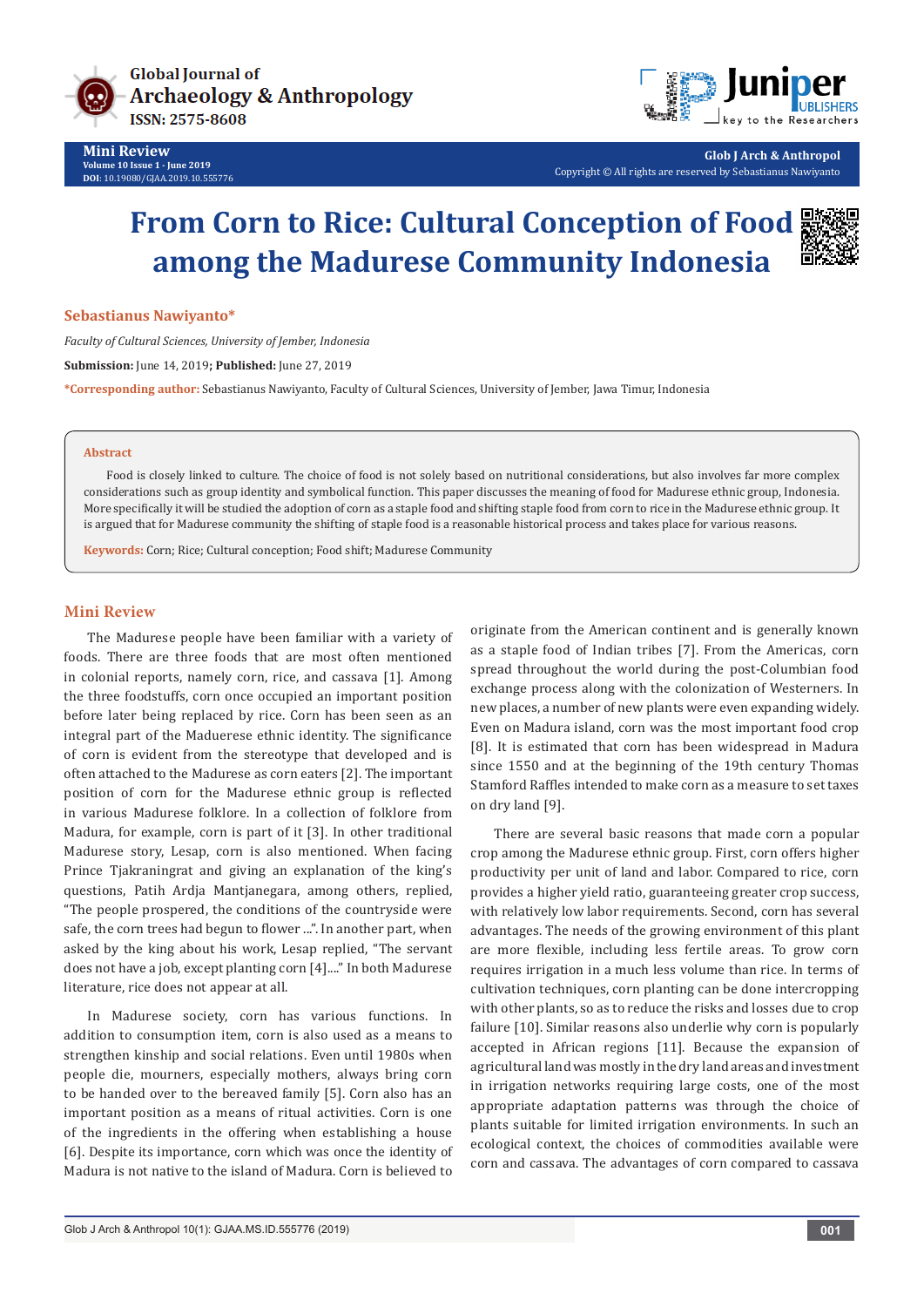were among others in terms of prices that were much higher and easier to store for a long period of time. Unlike corn, cassava must be consumed immediately a few days after harvesting. For long-term consumption, the cassava preservation process was more complicated and without adequate handling the quality decreases quickly. Another reason was more important, corn plants provide feed for livestock, especially cattle, domestic animals that are very important among Madurese. The importance of cattle for them leads to a stereotype that the Madurese love cows more than their wives [12].

Madurese preferences for corn began to shift in the New Order era. With the food crisis backround in the 1960s, the New Order government targeted increasing rice production through a green revolution policy. Besides providing various components of production, including seed technology, fertilizers and pesticides, irrigation sector development was one of the pillars. In Madura, the expansion of rice plants or what Kuntowijoyo termed a "process of ricefication " was inseparable from the introduction of water pumps for agriculture and the discovery of various short-lived rice varieties [13]. The reduced area of corn cultivation reflected the shift in staple food preference among the Madurese. The position of corn as staple food began to be replaced by rice. This shift can be recognized by comparing the two phenomena that contradict the tendency. On the one hand, the Madurese population continues to grow and food needs are increasing. On the other hand, corn cultivation has actually decreased in area and corn production has also declined. It can be ascertained that the food needs of the Madurese are fulfilled by the consumption of non-corn food, and in this case rice. A historian who is an expert on Madura describes, "food stalls in Madura now also no longer provide corn food but rice [14]..."

In addition to ecological changes, the shift in consumption of staple foods from corn to rice among Madurese is related to a number of factors. Economically the government policy of providing subsidies for production facilities and fixing the price of rice on the market, which is also supported by the rice import policy, succeeded in suppressing seasonal fluctuations in rice prices. Rice becomes relatively stable in price and, no less important, can be affordable by people's purchasing power. The combination of various policies is an important incentive that drives the transition of eating patterns with rice as the main component. Another advantage of rice is the ease in the preparation process compared to corn which requires more time and is complex. The shift to rice is also related to the flow of Madurese migrants to Java who play an important role in introducing rice culture to its original place when going home [15].

From a sociological perspective, rice consumption is considered to have a higher prestige than corn. Rice has a special position. In the 1990s for the purposes of ceremonies and weddings, the standard is rice [16]. Symbolically corn consumption as well as cassava as a basic component of the diet is often considered in Indonesian society in the past as a sign of poverty [17]. The same thing was expressed in a statement that appeared around 70 years ago that the replacement of rice with other foods was seen as a setback [18]. In several other places in the world including France and Italy, only the poor people used to adopt corn as a staple food [19]. Changes in the pattern of consumption of staple food from corn to rice are regarded as a sign of success in vertical social mobility from the lower strata to the higher social strata. This is parallel with Lury's view that the practice of consumption is also closely linked with cultural and symbolic nuances. Consumption practices are part of the struggle of individuals to reach social class positions, not merely a means of meeting biological or economic needs. In other words, through food people also intend to define their social status in society [20]. The Madurese also don't seem to be different. For them a shift from corn to rice is part of an effort to prove success in improving class position.

### **References**

- 1. Kartodirdjo S (1978) Memori Serah Jabatan 1921-1930, Jawa Timur dan Tanah Kerajaan. Arsip Nasional Republik Indonesia, Jakarta, Indonesia.
- 2. De Jonge H (1995) Stereotypes of the Madurese. In Kees van Dijk, Huub de Jonge dan Elly Touwen-Bouwsma (Eds.), Across Madura Strait: The Dynamics of an Insular Society. KITLV Press, Leiden, The Netherlands, pp. 7-24.
- 3. Zawawi Imron D (1993) Cerita Rakyat dari Madura. Grasindo, Jakarta, Indonesia.
- 4. Hatib W (1960) Adat Istiadat dan Tjerita Rakjat. Djawatan Kebudajaan Dep. PP dan K, Jakarta, Indonesia.
- 5. Kuntowijoyo (1991) Bergesernya Pola Pangan Pokok di Madura. Pangan, 2(9): 20-25.
- 6. Moelyono dan Gatut Murniatmo (1985) Mengenal Sekelumit Kebudayaan Orang Madura di Sumenenp. Balai Kajian Sejarah dan Nilai Tradisional, Yogyakarta, Indonesia.
- 7. Vander Veer K (1948) Mais. In: Van Hall CJJ, Vande Koppel C (Eds.), De Landbouw in de Indische Archipel. Van Hoeve, The Hague, The Netherlands, 2: 111-156.
- 8. Melhus IE, Jackson RI (1952) Corn Growing in Indonesia and Some Suggestions for Increasing Production. Landbouw, 24: 361-399.
- 9. Boomgaard (1999) Corn dan Tobacco in Upland Indonesi. In Tania Murray Li (Eds.), Transforming the Indonesian Uplands: Marginality, Power and Production. Institute of Southeast Asian Studies, Singapore, p. 45-78.
- 10. Boomgaard (1999) p. 63-64.
- 11. Tannahill R (1973) Food in History. Stein and Day, New York, USA.
- 12. De Jonge (1995) p. 17.
- 13. Kuntowijoyo (1991) p. 21
- 14. Kuntowijoyo (1991) p. 22
- 15. Kuntowijoyo (1991) p. 21.
- 16. Kuntowijoyo (1991) p. 20-21.